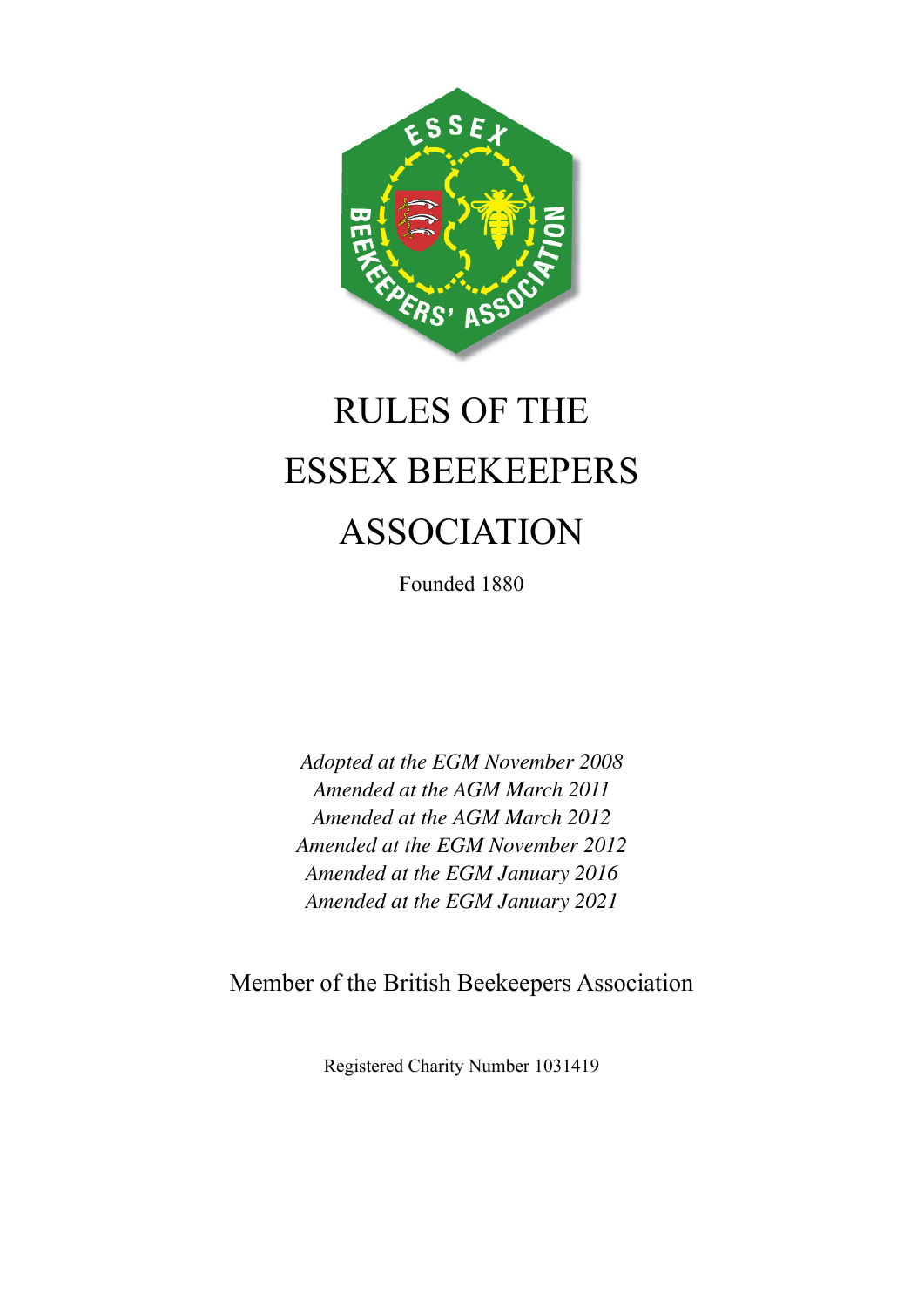#### **RULES OF ESSEX BEEKEEPERS ASSOCIATION**

#### **1 Name**

The Association shall be called the Essex Beekeepers' Association (abbreviation EBKA).

#### **2 Object**

The aims of the EBKA shall be to promote and further the craft of beekeeping.

# **3 Members and Associates**

The Association shall include:

- Registered Members
- Registered Member and Partner Member (e.g two members residing at the same address)
- BBKA Junior and Divisional Junior Member (under 18 years of age)
- Group Members (e.g. schools)
- Honorary Life Members elected by the Central Executive Committee (hereinafter called the CEC) in recognition of special services to the Association or to Beekeeping, and
- Divisional Associates: Divisional Associates are not members, but the category exists to accommodate those who wish to support and participate in EBKA's activities, without voting rights.

# **4 Conditions of Membership**

- All members except Honorary Life Members shall pay the BBKA capitation fee.
- Authority to set the scale of Annual subscriptions is vested in the CEC and published on the current application form, except for Divisional categories for which category the subscription is set by Divisions at their own AGMs. Subscriptions become due on 1st January each year.
- Payment of a subscription entitles a member to full benefits and privileges of the Association pertaining to that category.
- The CEC may refuse or terminate membership.

# **5 Alteration of Rules**

- 1) Subject to the following provisions of this clause the Rules may be altered by a resolution passed by not less than two thirds of the members present and voting at a general meeting. The notice of the general meeting must include notice of the resolution setting out the terms of the alteration proposed. Members shall be given twenty-eight days notice in writing of any proposed amendments.
- 2) No amendment may be made to Rule 1, Rule 2, Rule 25, or this clause without the prior consent in writing of the Commissioners.
- 3) No amendment may be made which would have the effect of making the charity cease to be a charity at law.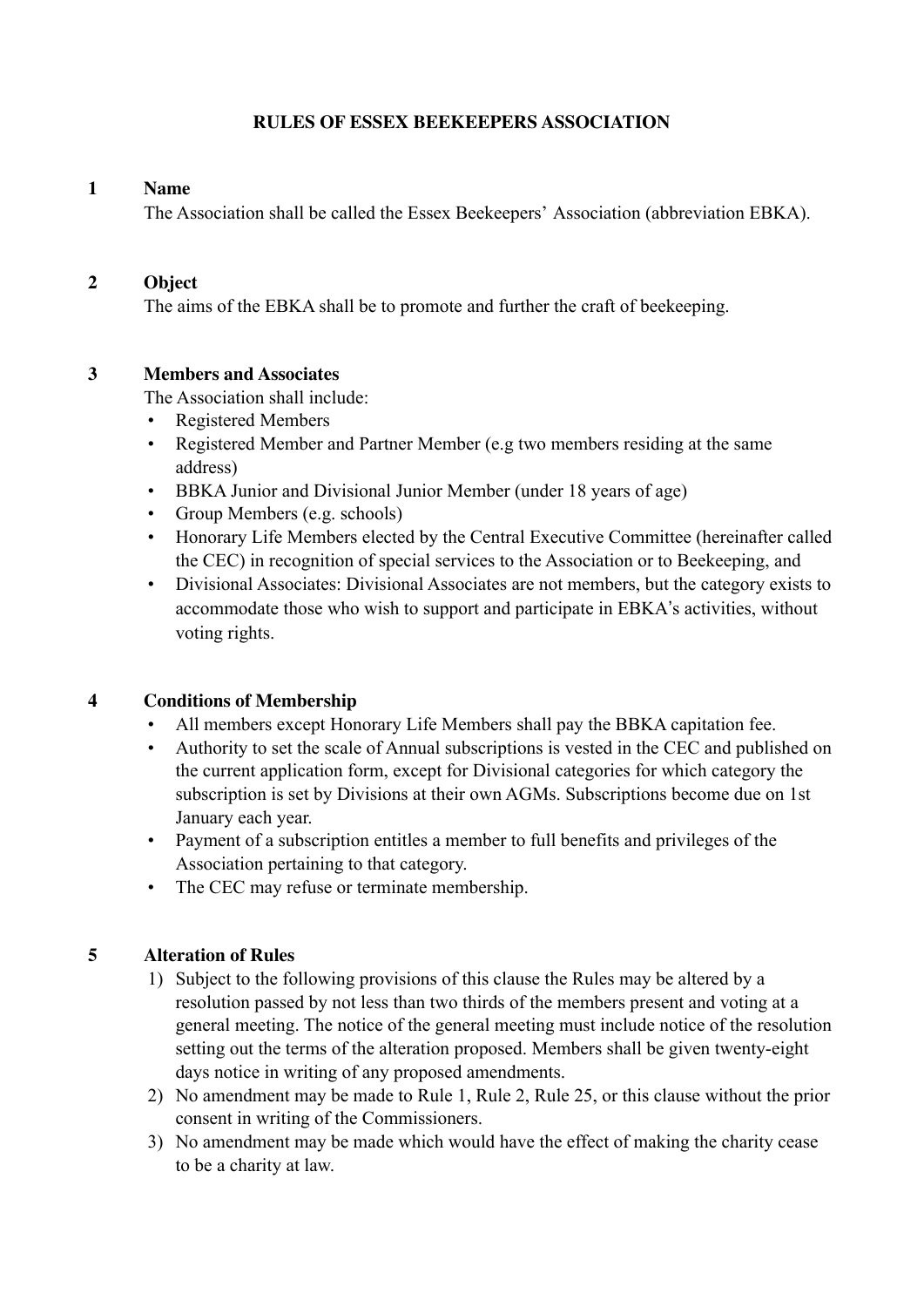4) The CEC should promptly send to the Commissioners a copy of any amendment made under this clause.

#### **6 Divisions of the Association**

The Association shall operate through Divisions covering the County of Essex as defined in 1880. The Divisions are:

> Chelmsford **Harlow** Epping Forest Southend-on-Sea and District Dengie Hundred, Maldon and District Romford Colchester Braintree and District Saffron Walden

Where a Division proposed a change of name, agreed by a majority of members at a Divisional AGM or EGM, the change should then be ratified by the CEC and agreed at the AGM.

Others may be added and named at the discretion of the CEC and approved at the AGM.

# **7 Management of the EBKA**

 The management of the EBKA shall be vested in the CEC which shall consist of County Officers, Divisional Voting Members, County and CEC Appointees, and Co-opted **Members** 

 Only the County Officers and Divisional Voting Members shall have the power to vote and shall be the 'Charity Trustees' within the meaning of section 177 of the Charities Act 2011. Each has one vote excepting that in the event of an equal vote the Chair of the CEC has an additional casting vote.

 Proxy voting: The Trustees shall be permitted for not more than two CEC meetings per annum to exercise the right to appoint an EBKA member (excluding Divisional Associates and Juniors) as their proxy, with full voting rights. The General Secretary or CEC Chair must be given the name of the proxy prior to a CEC meeting thus affected.

 No Trustee appointed under Rules 7a or 7b shall serve for a period of more than four consecutive years in the same office. No County Appointee appointed under Rule 7c shall serve for a period of more than five consecutive years in the same post. Those standing down under these rules shall be ineligible for a period of one year for election to the office or post they have vacated. Save if the CEC Chair and the General Secretary are required to stand down at the same time, in which case the Trustees may agree that either the Chair or the Secretary may serve for one additional year before standing down.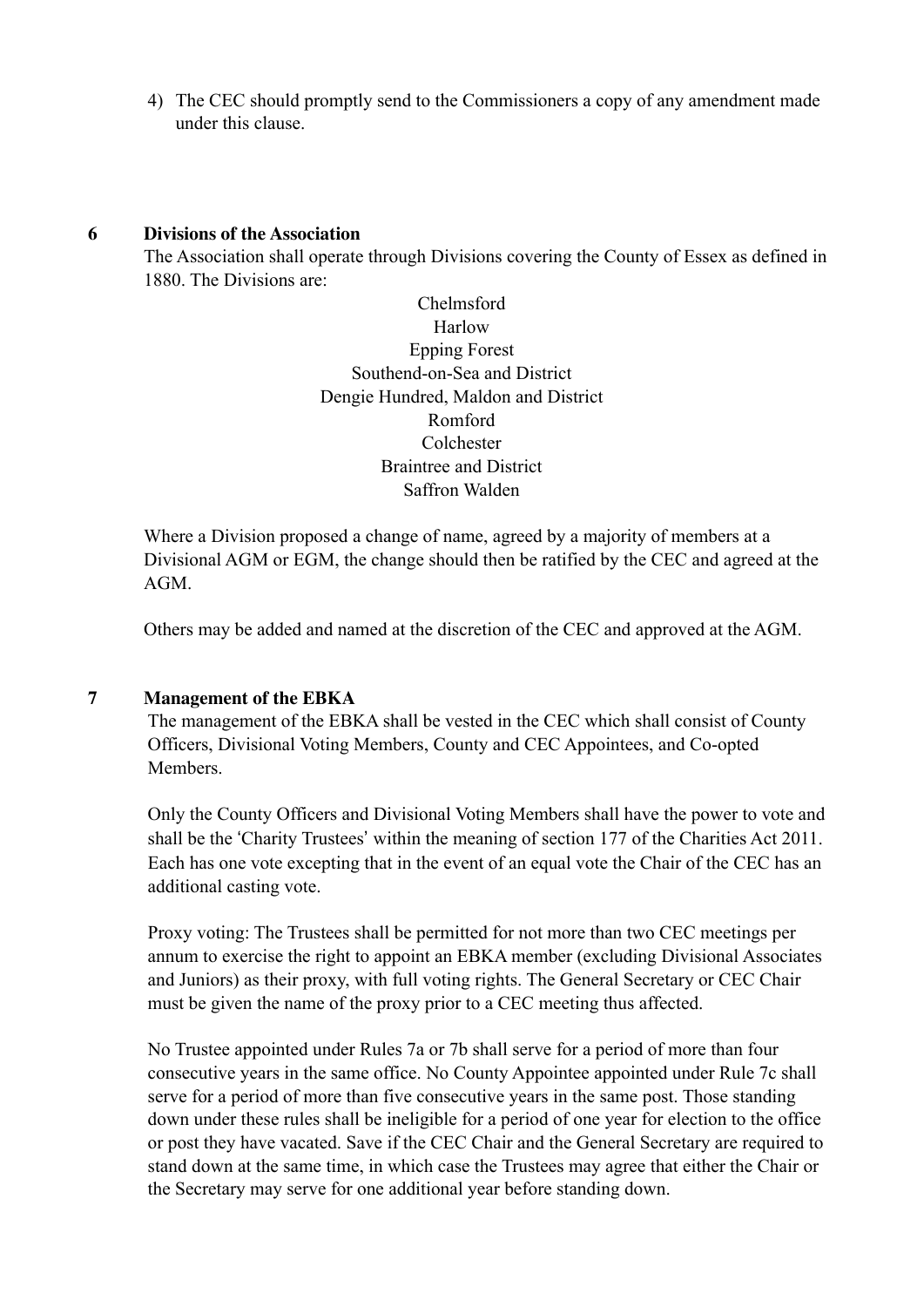- a) County Officers: Chair of the CEC; General Secretary; General Treasurer
- b) Divisional Voting Members:

 The members of each Division shall be entitled to elect at the Annual General Meeting of their Division one Voting Member. The number of Divisional Voting Members shall not exceed the number of Divisions and shall be not less than five. For each Division whose members do not elect a Voting Member at its AGM, the members of EBKA may elect one Voting Member at the AGM of the EBKA.

- c) County Appointees: President; BBKA Delegate; National Honey Show Delegates; Editor; EBKA Show Secretary; Education Secretary; Examinations Secretary; Bee Health Secretary
- d) CEC Appointees: Minutes Secretary; Membership Secretary; Book of Commemoration Secretary; Advertising Secretary; Webmaster
- e) Co-opted Members: The CEC may co-opt members for special duties or expert advice.

CEC resolves that his or her office be vacated.

f) Ex-Officio Status:

 The CEC Chair, General Secretary, and General Treasurer are ex-officio members of all committees of the Association including Divisional Committees.

- g) Determination of Membership of the Central Executive Committee: A member of the CEC may cease to hold office if he or she notifies to the CEC a wish to resign but only if the effect of the resignation will not be to make it impossible for the CEC to hold a quorate meeting. A member of the CEC shall cease to hold office if he or she is absent without the permission of the CEC from all its meetings held within a period of six months and the
- h) Presiding Officer:

 Elected annually under Rule 23b the Presiding Officer of the EBKA shall for one year, preside at all County events except the meetings of the CEC. The year of office shall commence at the close of the EBKA Annual General Meeting and cease at the end of the AGM the following year.

i) Insurance:

 The Association may take out Public Liability and Personal Accident Insurance to cover its meetings, activities, Officers, and Committee.

 The CEC may pay the cost of purchasing and maintaining indemnity insurance in respect of liability for any act or default of the County Officers, Divisional Voting Members or employees of the Association in relation to the association PROVIDED that such insurance shall not extend to indemnification against liability for wilful or criminal wrongdoing or default.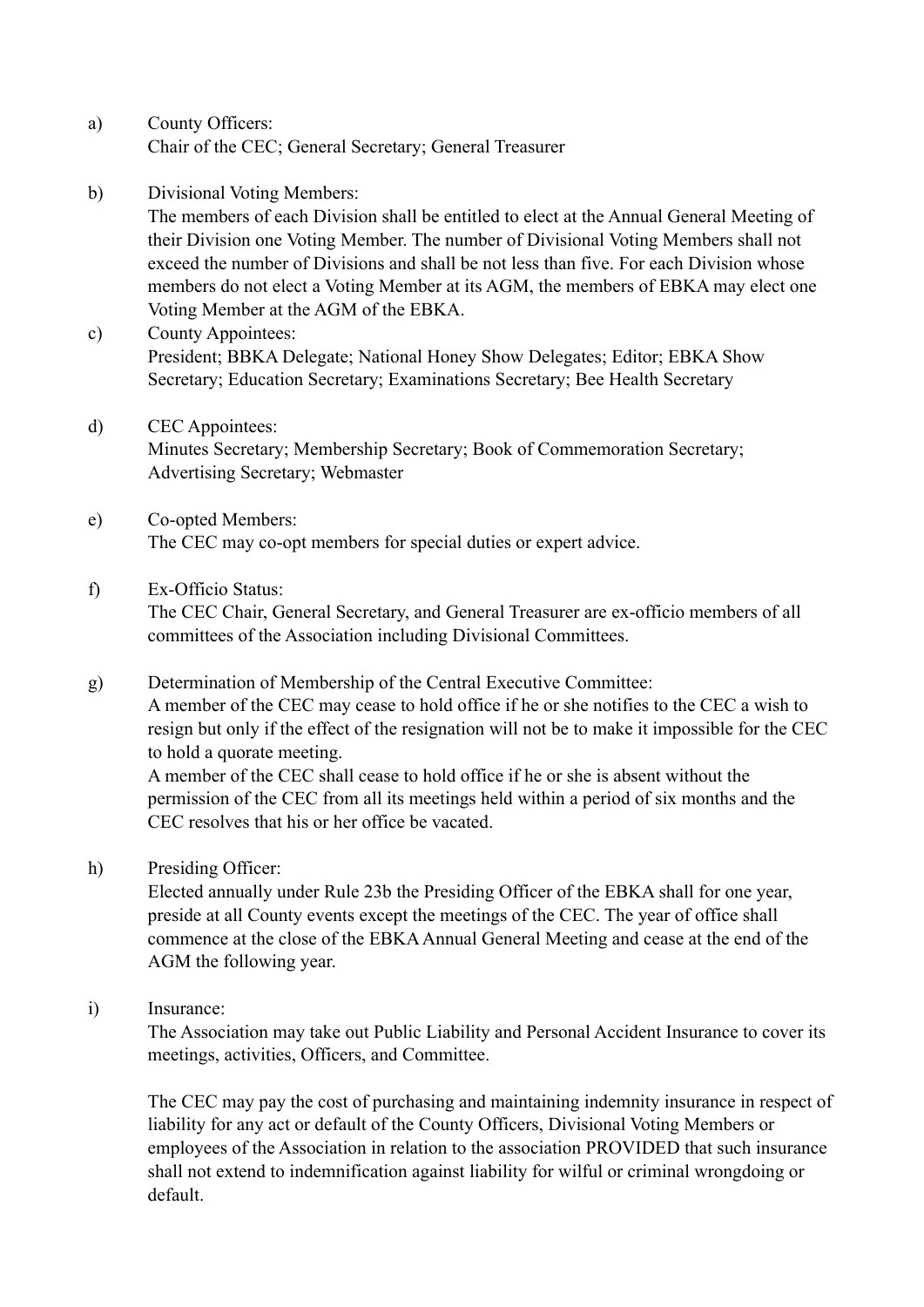# **8 Sub-Committees**

 The CEC may appoint one or more sub-committees consisting of three or more members of the CEC for the purpose of making any inquiry or supervising or performing any function or duty which in the opinion of the CEC would be more conveniently undertaken or carried out by a sub-committee; provided that all acts and proceedings of any such sub-committees shall be fully and promptly reported to the CEC.

# **9 The AGM and the Association Year**

 The Association Year shall end on December 31st and the AGM shall be held before the following 1st April. The CEC shall agree the venue within the County and decide on whatever format for the AGM is appropriate. The Trustees' Report and consolidated accounts for the CEC and all Divisions shall be presented at the AGM.

 County Officers and County Appointees whose election is provided for by Rules 7a and 7c shall be elected individually. The AGM will note those elected as Divisional Voting Members by each Division.

 Those elected shall retire annually and shall be eligible for re-election subject to Rule 7. Should any person elected be unable to carry out his or her duties, another person may be appointed by the CEC to hold office in their stead until the next elections.

The appointment of any paid official must be approved by the AGM.

# **10 Notice of Meeting**

 The General Secretary shall give not less than seven days written notice of the AGM or any EGM, except as stated in Rule 5, and furnish all members with an agenda of the business to be transacted thereat.

# **11 Meetings of the CEC**

 The CEC shall meet at least quarterly. Its members shall receive a notice and an agenda in writing from the General Secretary not less than seven days prior to the date of the ordinary meeting.

 One third of the Divisional Voting Members with two County Officers shall form a quorum at any meeting of the CEC.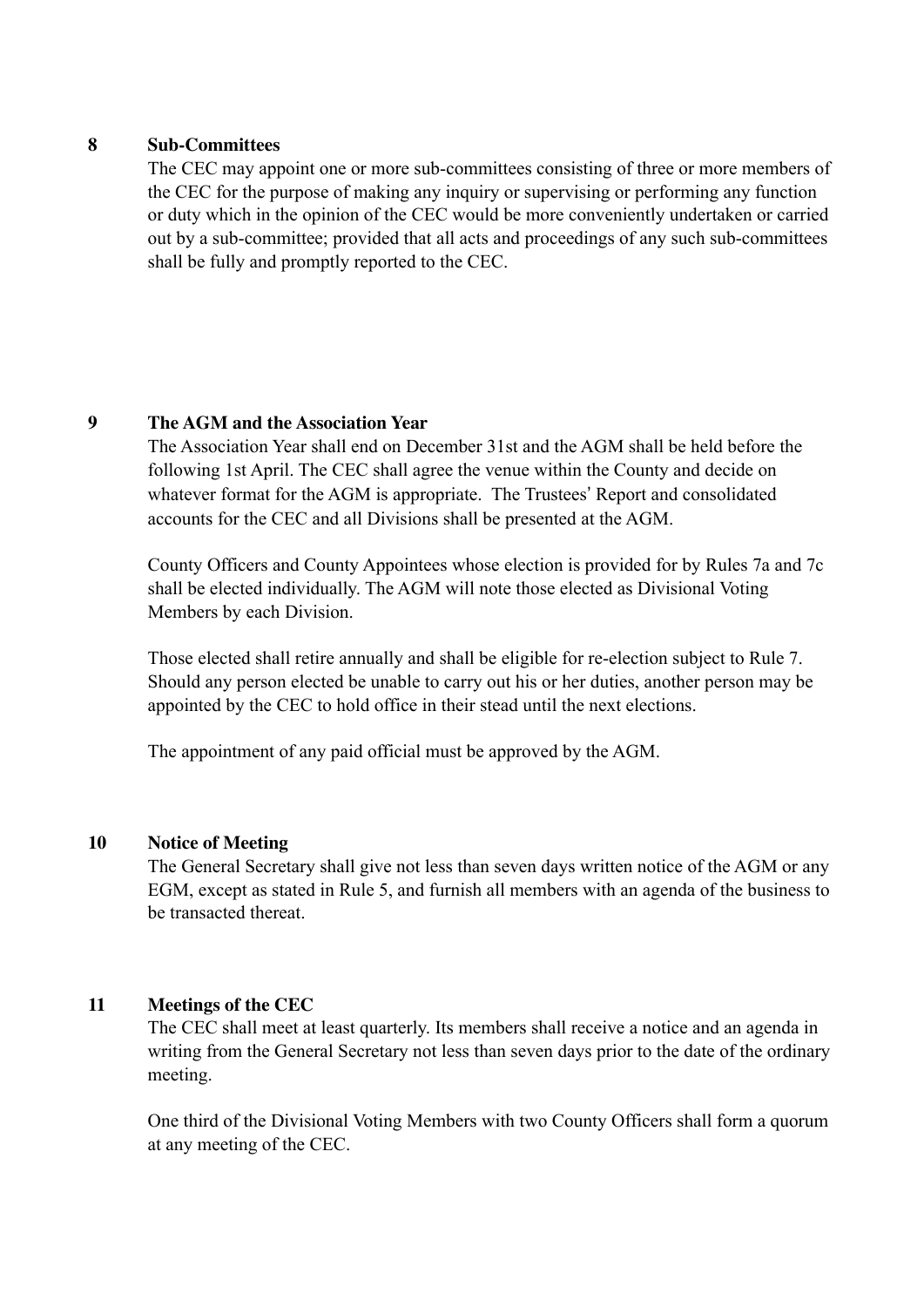# **12** At each meeting of the CEC, reports will be received from: The County General Treasurer Each Division

#### **13 Special Meeting**

A special meeting of the CEC shall be called by the General Secretary within 14 days of receipt of a requisition stating the business to be considered and signed by any five of its members.

An EGM may be called by the CEC.

**14** The CEC shall undertake the organisation and administration of all services and exhibitions consistent with the objective(s) stated in Rule 2, and shall delegate any or all of these functions to Divisional or other Committees, or revoke such delegations.

No individual member of the EBKA shall use the EBKA title or assets for personal gain.

# **15 Financial**

 All funds and other assets of any kind, whether held by the CEC or by a Division shall be the property of the EBKA. The security, maintenance and loan of equipment held by Divisions shall be the responsibility of the Divisional Committee.

 The CEC, Show Committee and each Division shall have a Banking Account into which all monies received by the County or relevant Divisional Treasurer must be paid. Payments to be made in the most appropriate format as agreed by the CEC and each Division; small amounts as agreed by the CEC and each Division may continue to be paid from a Petty Cash Account kept for that purpose.

 Officers of the Association, including Divisional Officers, must not commit the Central funds of the EBKA without prior approval of the CEC.

 The consolidated accounts for the CEC and all Divisions shall be independently examined according to the current regulations of the Charity Commission.

#### **16 Correspondence**

 All correspondence with affiliated bodies shall be signed by the Secretary or the appropriate delegate(s) or liaison officer(s) as necessary.

 All other official correspondence of the Association shall be signed by the Chair or Secretary, or by the Treasurer when the subject is financial.

# **17 Management of Divisions**

 A Division shall function through a Divisional Committee freely elected by the members of the Division to hold office for one year or until the next Annual General Meeting of the Division.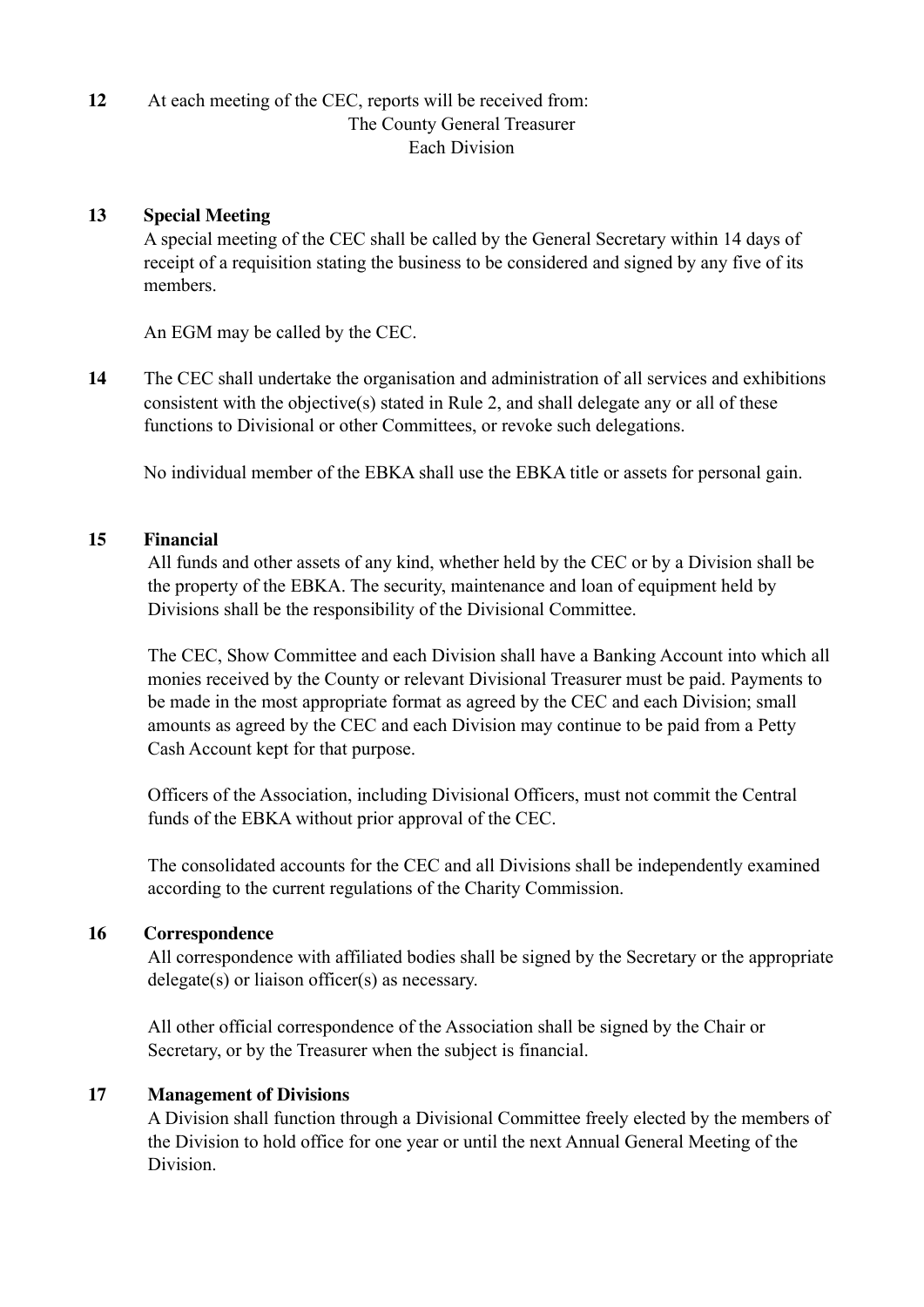Should a Divisional Officer be unable to carry out his or her duties, another Officer may be appointed by the Divisional Committee to hold office until the next election.

- **18** Each Divisional Committee shall include a Divisional President, Chair, Secretary, Treasurer, and Divisional Voting Member.
- **19** A Divisional Committee may arrange educational or social meetings, exhibitions, shows and demonstrations, appoint speakers and administer such services as may be delegated to them by the CEC, such delegation remaining in force until withdrawn by special resolution of the CEC.
- **20** All Divisional Committees shall:
	- a) Loyally administer the Association policy as defined at the AGM and accept the direction of the CEC whose decisions shall be clearly recorded in the CEC Meeting Minutes by the Secretary and circulated in writing to each delegate.
	- b) Remit to the General Treasurer capitation due to the county and to the BBKA: • by 15th March every year for all then current members; • by 15th August every year for members joining since the April capitation payment. The remittances generated from the eR2 Membership Database shall be used as the authoritative record of the amount due to be paid by Divisional Treasurers to the EBKA central funds.
	- c) Call a Divisional AGM not later than the end of January and submit their independently examined financial statement to the General Treasurer within 10 days of that meeting.
	- d) Provide the General Secretary and the General Treasurer with all information and documents required by these officers in connection with their duties on the CEC.
	- e) Recognise that all funds or assets of any other kind, whether held by the CEC or by a Division, shall be the property of the Association.
	- f) Submit accounts for the Calendar Year ending December 31st, containing only items actually received and paid during that year. All stock and equipment and any liabilities or prepayments outstanding at December 31st must appear on a Balance Sheet accompanying the Income and Expenditure Account.
	- g) Submit a list to the General Treasurer by 30th November every year of sums received which qualified for Gift Aid during the current subscription year.
- **21** A permanent minute shall be made of all Divisional meetings.